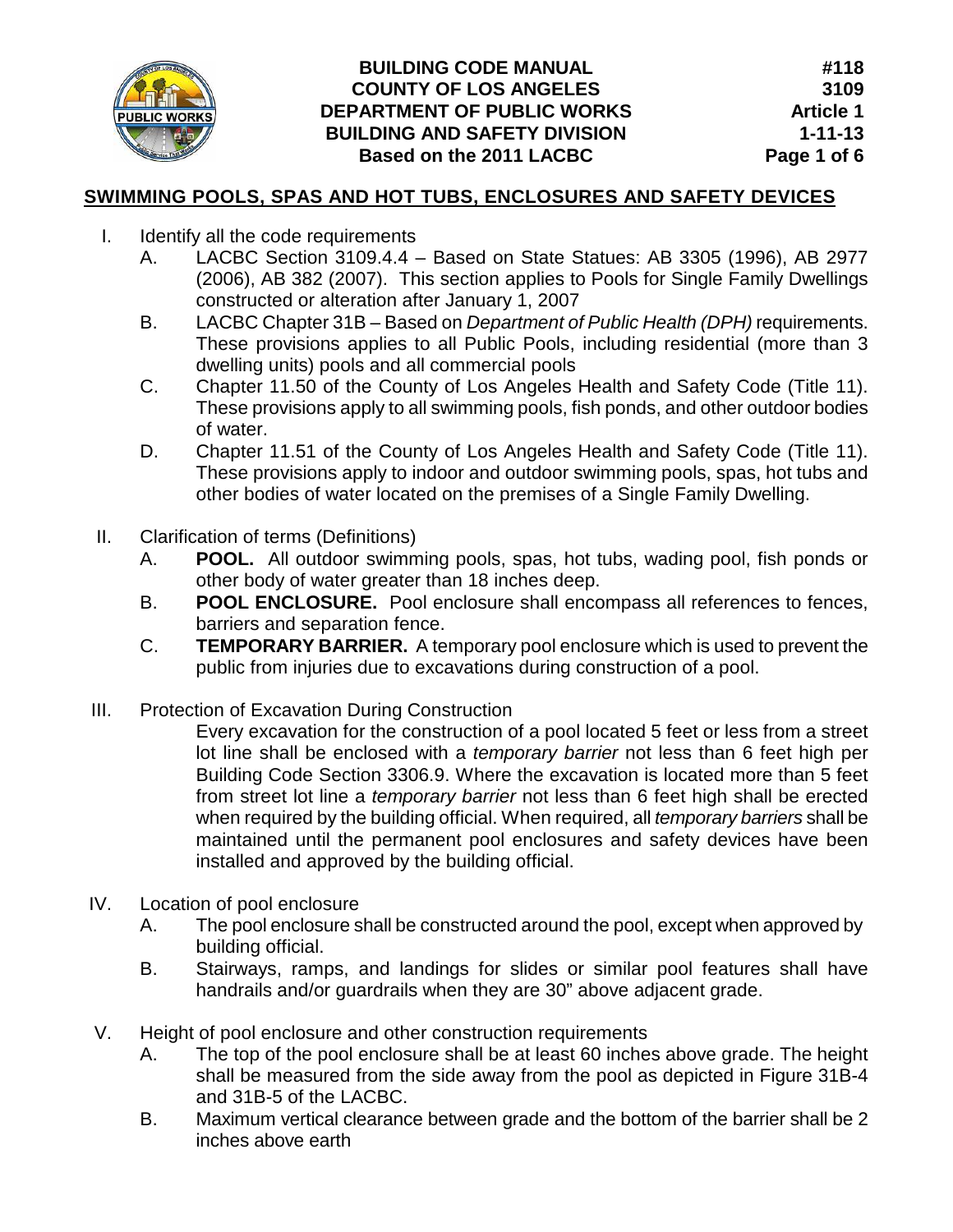- C. Maximum vertical clearance between solid surface (concrete deck) and the bottom of the barrier shall not allow a passage of a sphere 4 inches in diameter.
- D. Any decorative design work on the side away from the pool, such as protrusions, indentations, or cutouts, which render the pool enclosure easily climbable, is prohibited.
- E. Gaps or voids, if any, shall not allow passage of a sphere 4 inches in diameter.
- F. Horizontal members that create a "ladder" affect are prohibited unless stated otherwise below.
- VI. Construction material for the pool enclosure
	- A. Chain Link.
		- 1. The wire for the chain link shall not be less than 11-gauge.
		- 2. The posts shall be galvanized pipe at least 1-1/4 inch in diameter and spaced not more than 10 feet apart.
		- 3. The posts shall be set not less than 12 inches into concrete. The concrete shall be poured into a hole minimum 6 inches in diameter and minimum 18 inches deep.
		- 4. Openings in the chain link shall not be greater than 1-3/4 inches measured horizontally.
	- B. Solid Wood.
		- 1. Redwood or pressure treated posts shall be no less than 3 inches by 3 inches, set no more than 10 feet apart, and embedded at least 18 inches in the ground.
		- 2. The vertical boards at least 1/2-inch thick shall be placed side-by-side without any gaps or spaces.
		- 3. The vertical boards shall be securely fastened to no less than two horizontal rails that are at least 2 inches by 3 inches in cross section.
		- 4. The horizontal rails shall be located on the pool side of the fence and more than 48 inches apart.
	- C. Masonry/Concrete.
		- 1. Masonry fences shall be supported on a foundation of concrete extending not less than 12 inches below grade, not less than 12 inches in width, and not less than six inches in thickness.
		- 2. Reinforcing steel located in the masonry wall, when required, shall be embedded 16 diameters into the footing.
	- D. Wrought Iron.
		- 1. When the vertical members are spaced 1-3/4 inches maximum, then the horizontal members shall be located on the inside face of the fence, or
		- 2. The distance between the tops of horizontal members shall not be less than 45 inches.
	- E. Combination of material.

Different materials used in the horizontal direction shall be permitted, provided each portion of the pool enclosure meets the requirements of this section. Different materials used in the vertical direction (one-on-top of another) shall be prohibited, unless approved by the building official.

- VII. Gates
	- 1. Pedestrian walkway access gates shall be part of the pool enclosure and shall meet all the construction requirements of Section V and VI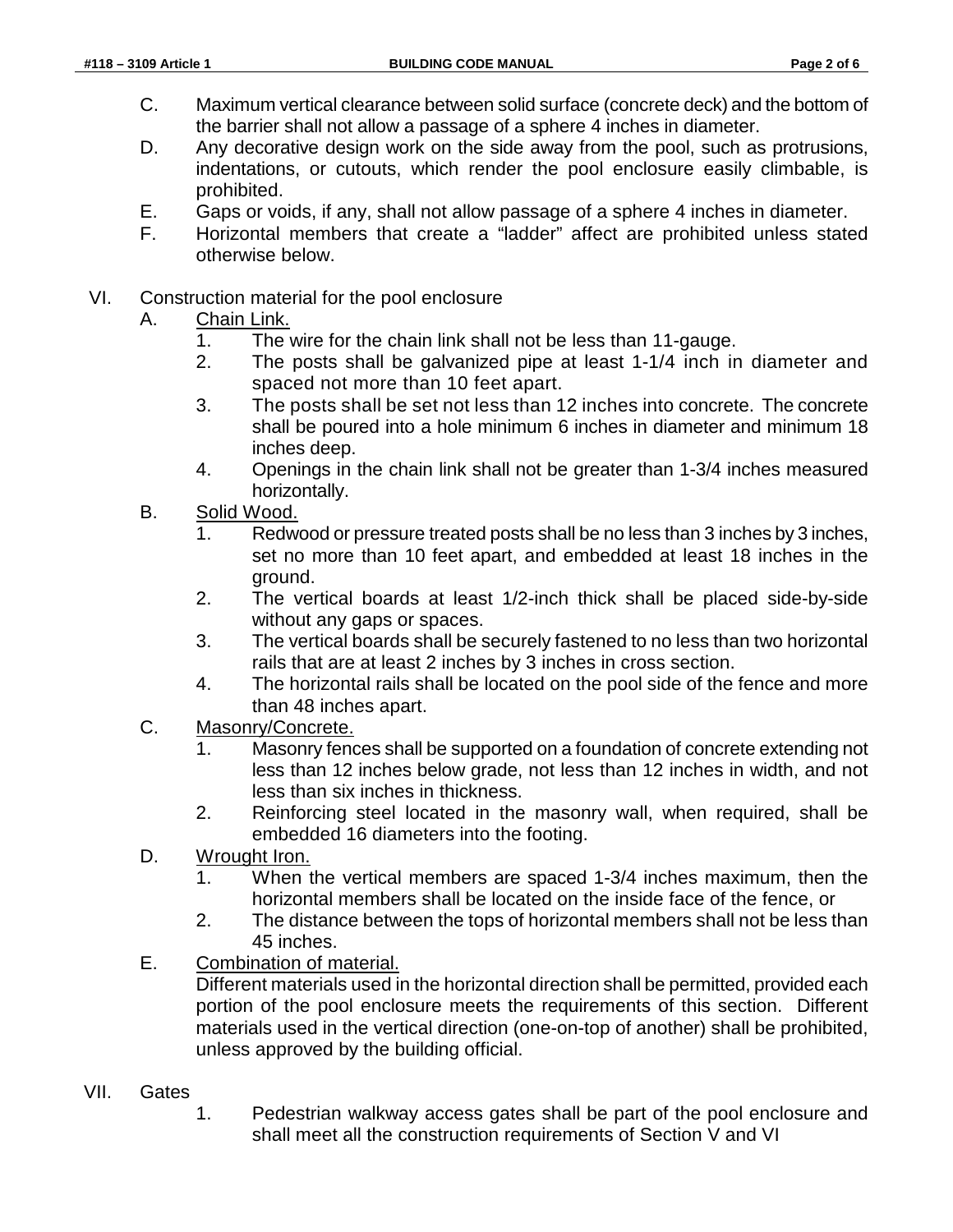- 2. The gate shall be self-closing and self-latching.
- 3. The gate shall open or swing away from the pool
- 4. The release mechanism of the self-latching device shall not be located less than 60 inches from the bottom of the gate.
- 5. The following doors and gates are prohibited as part of the pool enclosure due to intrinsic problems with self-closing or self-latching devices:
	- a. Double doors or pairs of gates.
	- b. Doors or gates wider than 4 feet.
	- c. Driveway gates.
	- d. Overhead garage doors.
- 6. Additional locking devices, hooks or bolts may be installed for security of the premises, provided normal satisfactory operation of the required self-closing and self-latching systems is maintained.

### VIII. Exceptions

## A. **Buildings may be part of the pool enclosure.**

- 1. Exterior wall of a building in combination with a pool enclosure, which completely surrounds the pool and obstructs access to the pool, shall be permitted.
- 2. All doors providing direct access from a dwelling unit to the pool shall comply with the following:
	- a. The door shall have an alarm that sound continuously for a minimum of 30 seconds within 7 seconds after the door and its screen, if present, are opened, and shall be capable of providing a sound pressure level of not less than 85 dBA when measured indoors at 10 feet. The alarm shall automatically reset under all conditions. The alarm system shall be equipped with a manual means, such as a touchpad or switch, to temporarily deactivate the alarm for a single opening. Such deactivation shall last no longer than 15 seconds. The deactivation switch shall be located at least 54 inches above the threshold of the door, or
	- b. The door shall have self-closing and self-latching devices with a release mechanism placed no lower than 54 inches above the floor.
- B. **Above-ground swimming pool structure.** Where an above-ground swimming pool structure is used as a barrier or where the barrier is mounted on top of the swimming pool structure, the ladder or steps shall be secured to prevent access or they shall be surrounded by a barrier. When the barrier is mounted on top of the aboveground pool structure, the maximum vertical clearance between the top of the pool structure and the bottom of the barrier shall not allow the passage of a sphere 4 inches in diameter.
- C. **Use of other safety devices.** Lockable spa covers shall comply with ASTM Standard ES 13-89.
- IX. How to handle fence repair or replacement for existing pools.
	- A. Replacement of existing pool enclosure shall comply with this policy.
	- B. Pool enclosure constructed prior to January 1, 2007 shall be maintained in good condition without having to comply with all requirements above.
	- C. Any alteration, addition or repair to an existing pool, spa, hot tub or pool enclosure, shall require the pool enclosure to comply with all the above requirements.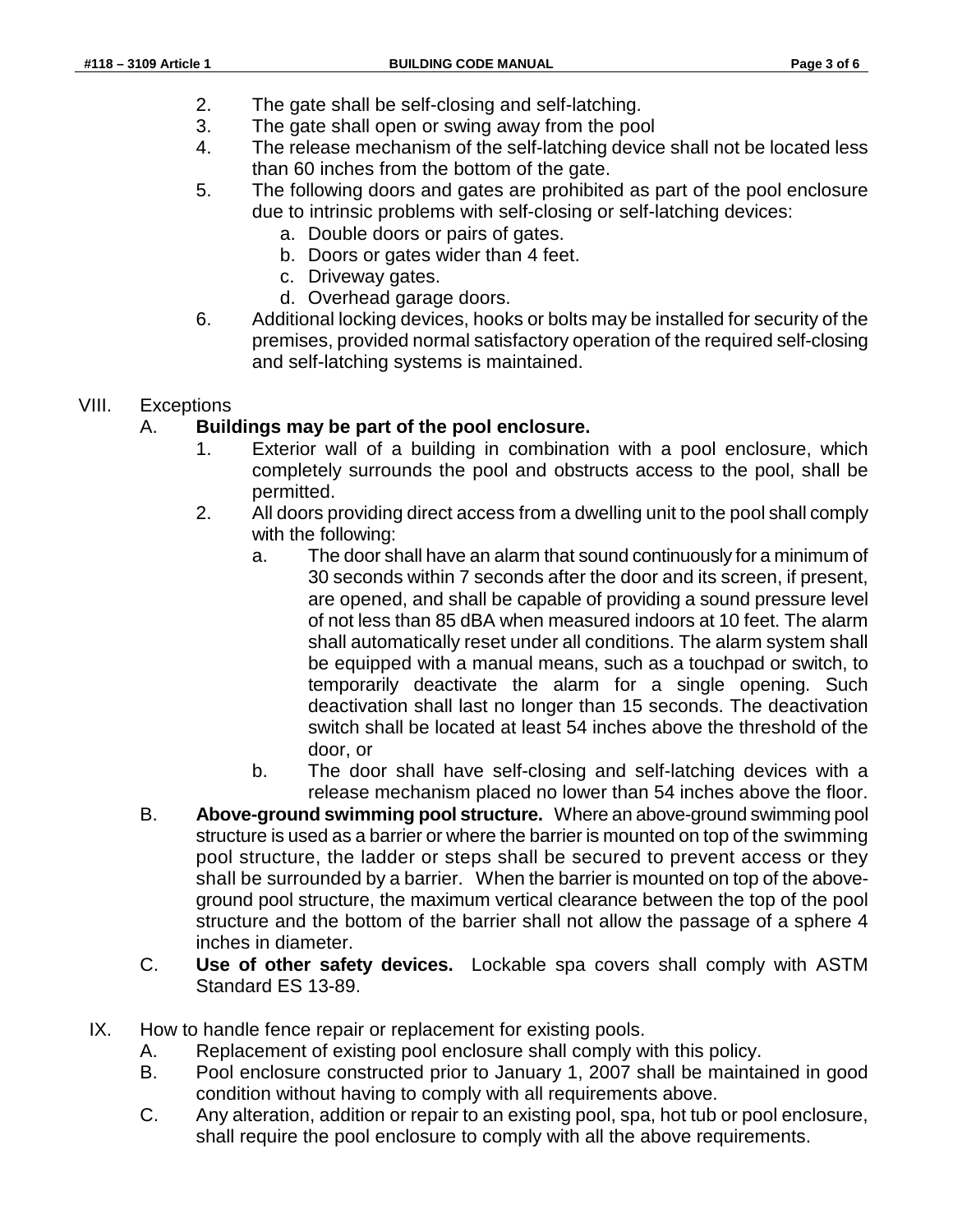Exceptions:

- a. Alterations, additions or repairs to an existing dwelling that do not create a new access into the pool area.
- b. Alterations such as re-plastering or changing the decking, tile or coping.
- c. Projects that only require electrical, plumbing or mechanical permits, such as replacing pumps, gas lines or heaters.
- D. Existing homes may install battery-operated alarms when a new pool is built or a pool/spa alteration triggers requirement of Section VIII-A-2-a.
- X. Detail examples
	- A. See attached details
- XI. Complaints or code violations Complaints regarding missing or damaged pool barriers of occupied buildings should be made to the nearest Sheriff's Station (Los Angeles County Health and Safety Code Section 11.50.130). For vacant buildings, complaints shall be referred to Property Rehabilitation Section.

Supersedes BCM 310 Article 6 dated 01-07-97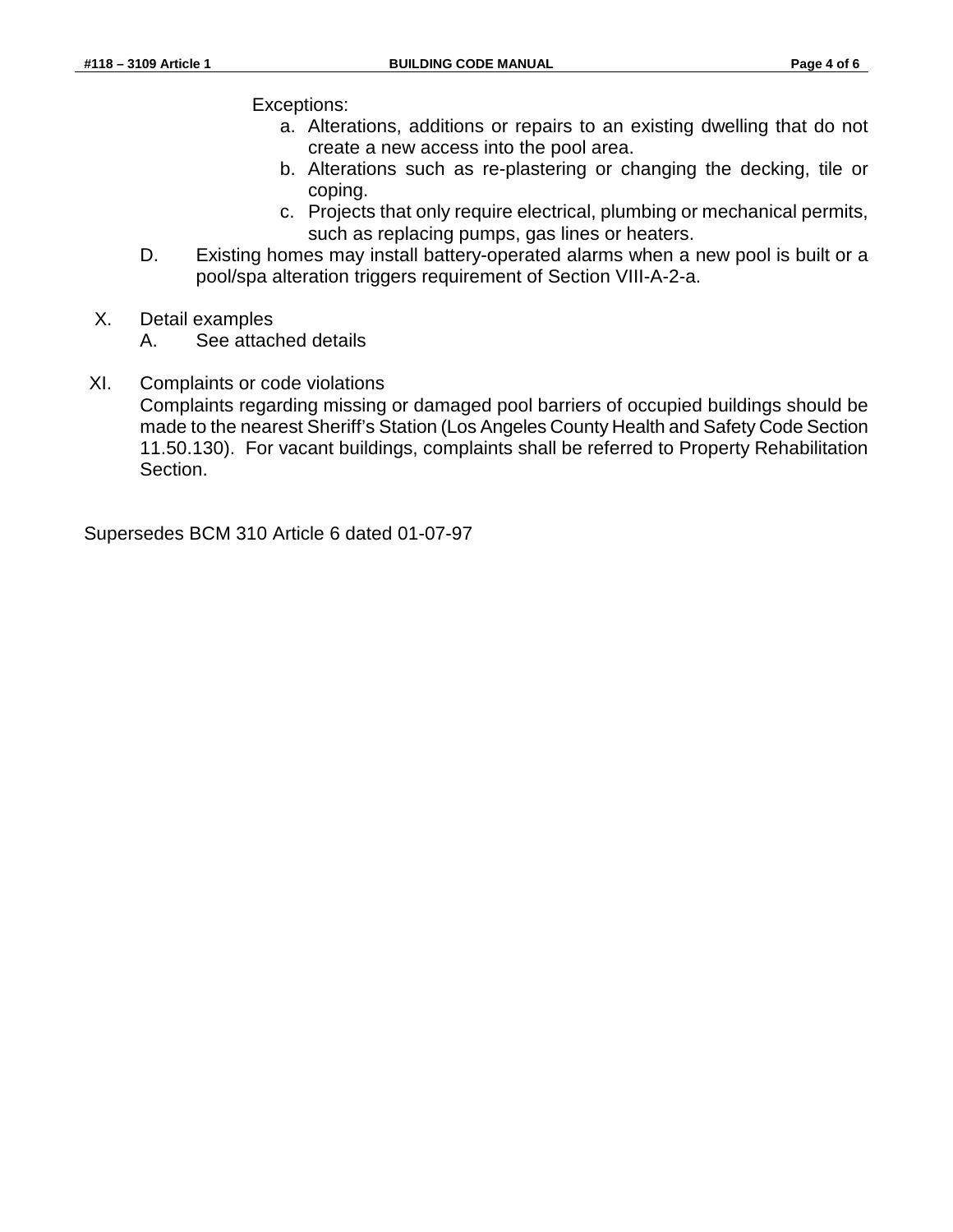WRITTEN BY: MIGUEL GARCIA REVIEWED BY: JUAN MADRIGAL Supervising Bldg & Safety Specialist Engr. Senior Civil Engineer

APPROVED BY:

m **HA8SAN ALAMEDDINE** Chief Engineer